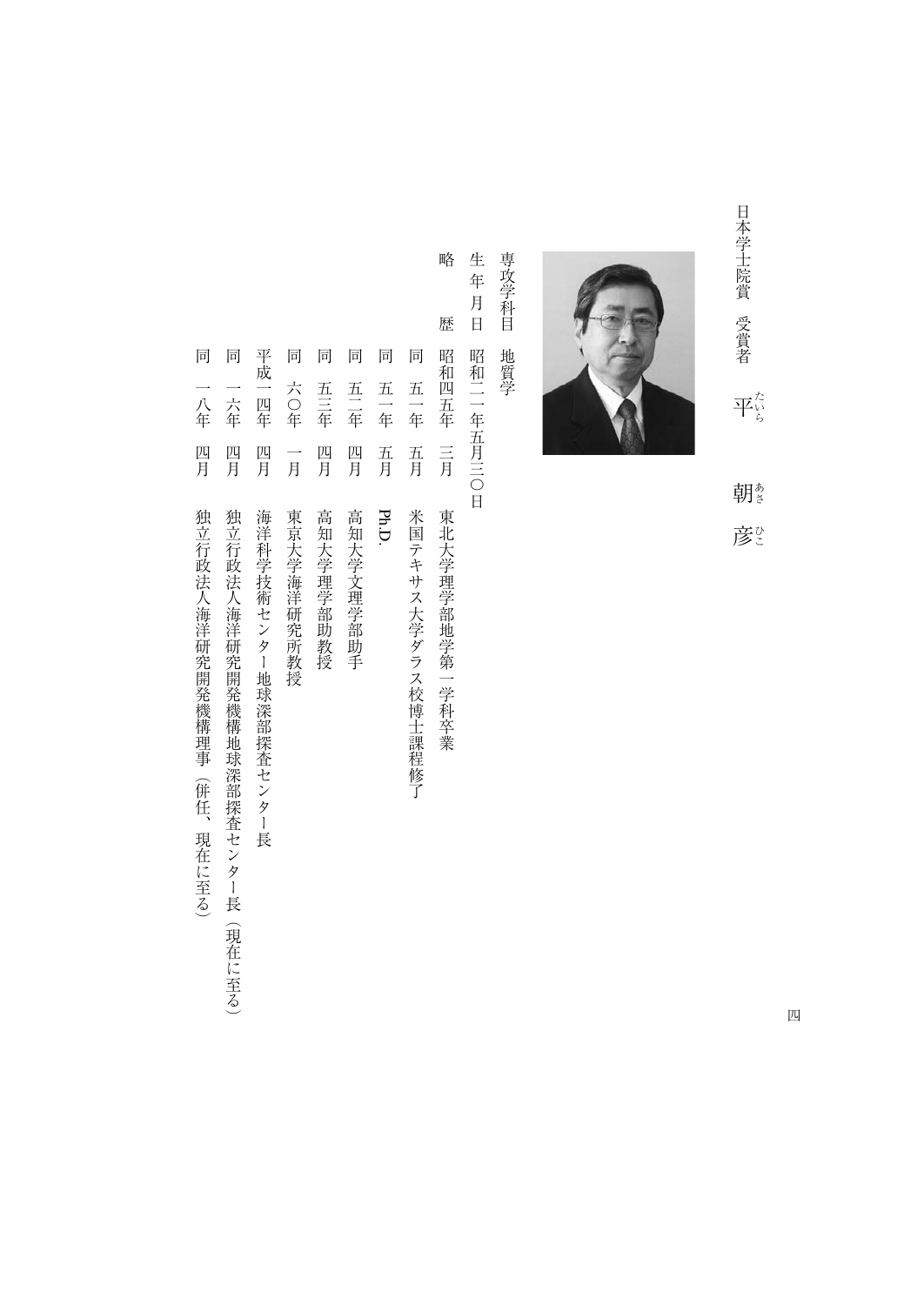| く日本列島形成論は根本から否定され、<br>帯などが起こることを明らかにしたのである。<br>遠洋性堆積物、<br>成されたことを明らかにした。すなわち海洋プレートが大陸周辺の<br>深海で沈み込むときに、<br>ら研究し、<br>形成するとともに、それに沿って、<br>1<br>平<br>この発見によって、<br>研究の概要<br>朝彦氏は、<br>それらの地層群が海溝地帯における付加作用によって形<br>および海溝堆積物が大陸に付加して新しい地層群を<br>日本列島の基礎を構成する地層群を新しい観点か<br>従来の地殻の上下運動である地向斜論に基づ<br>海洋底から剥ぎ取られた海洋地殻の岩石、<br>地層の変形、<br>数千キロメートルに及ぶプ<br>断層や褶曲<br>地震 |
|---------------------------------------------------------------------------------------------------------------------------------------------------------------------------------------------------------------------------------------------------------------------------------------------------------------------------------------------------------|
|---------------------------------------------------------------------------------------------------------------------------------------------------------------------------------------------------------------------------------------------------------------------------------------------------------------------------------------------------------|

過程であるということが明らかになった。

■ コンピュータ のうじょう こくしゅう こくしゅう こくしゅう こくしゅう こくしゅう こくしゅう こくしゅう こくしゅう こくしゅう こくしゅう こくしゅう こくしゅう こくしゅう こくしゅう こくしゅう こくしゅう

**2**-**アメリカントランス** 

の付加作用による日本列島形成過程の研��平 朝彦氏の「プレート沈み込み帯 平和学 マント・コンピュータ こうしょう

の作品 こうしゅうしょ こうしゅうしょう こうしゅうしゅ あいしゅう しゅうしゅう こうしゅう こうしゅう こうしゅう こうしゅう こうしゅうしゅ

 $\blacksquare$ 

究」に対する授賞審査要旨

であった。とくに、日本列島上のフィールドで観察される複雑な地 みの役割についての研究はほとんど進んでいなかった。 質構造の形成過程、さらに日本列島の形成におけるプレート沈み込 のであり、プレート沈み込み帯での地球科学はまだまだ未知の分野 レートテクトニクスへの発展は、主に中央海嶺の探査に依存したも しい地球観として定着し始めていた。しかし、海洋底拡大説からプ みつな こうしょう こうしょう こうしょう こうしょう こうしょう こうしょう こうしょう こうしょう こうしょう こうしょう こうしょう こうしょう の場所には、この場所には、日本列島の形成の場所には、日本列島の形成におけるプレートにおけるプレートにおけるプレートにおけるプレートにおけるプレートにおけるプレートにおけるプレートにおけるプレートにおけ であった。とくに、日本列島上のフィールドでは、日本列島上のフィールドでは、日本列島上のフィールドでは、日本列島上のフィールドでは、日本列島上のフィールドでは、日本列島上のプログラムを地域である。 のであり、プレートなど、プレートなど、プレートなどをおとる こうしゅう こうしゅう こうしゅう こうしゅう こうしゅう こうしゅう こうしゅう こうしゅう こうしゅう こうしゅう レートテクトニクスへの発展は、主に中央海嶺の探査に依存したも しい地球観として定着し始めていた。しかし、海洋底拡大説からプ 一九七〇年代から八〇年代にかけて、プレートテクトニクスは新 一九七〇年代から八〇年代から八〇年代から八〇年代から八〇年代から八〇年代から八〇年代から八〇年代から八〇年代から八〇年代から八〇年代から八〇年代から八〇年代から八〇年代から八〇年代から八〇年代から八〇

を立証した。 とたい)の研究に一九七七年より着手、一九八五年までに次のこと に少量の玄武岩溶岩やチャートを伴う地帯である四万十帯(しまん 長一五〇〇キロメートルにわたって分布する膨大な砂岩、泥岩それ を立証した。 とたい)の研究に一九七七年より着手、一九八五年までに次のこと について しゅうしゅう こうしゅうしゅ あいしゅう しゅうしゅう しゅうしゅう しゅうしゅう しゅうしゅう しゅうしゅうしゅ 大きなので、そのようなどのあたって分布する物質がある。 平氏は西南日本の太平洋側、房総半島から沖縄本島に沿って、全 平氏は西南日本の太平洋側に沿って、全国の太平洋側に沿って、全国の太平洋側に沿って、全国の太平洋側に沿って、全国の太平洋側に沿って、全国の太平洋側に沿って、全国の太平洋側に沿って、全国の太平洋側に沿って

- (1) 四万十帯は、海溝堆積物である砂岩、泥岩と海洋地殻基盤 (1)四万十帯は、海溝堆積物である砂岩、泥岩と海洋地殻基盤 虫チャートなどが混合し、約一億四〇〇〇万年前から一億 年かけて、陸側に付加した地層群である。 の上部を構成する玄武岩枕状溶岩、遠洋堆積物である放散 年かけて、陸側に付加した地層群である。 虫チャートなどが混合し、約一億四〇〇〇万年前から一億 この上部を構成する おおとこ かいしゅう かいしゅう こうしゅう こうしゅう こうしゅう こうしゅう こうしゅう こうしゅう こうしゅう こうしゅう こうしゅう こうしゅう
- (2) それに含まれる玄武岩溶岩は、現在地から少なくとも三〇 (2)とも三つでは、現在地から少なくとも三つでは、現在地から少なくとも三つでは、現在地から少なくとも三つでは、現在地から少なくとも三つでは、現在地から少なくとも三〇の かけて移動してきた。 ○○キロメートル離れた赤道海域で生成し、六○○○万年 〇〇キロメートル あいきょう こうしゅう こうしゅう こうしょう こうしゅう こうしゅう こうしゅう こうしゃ こうしゃ こうしゃ こうしゃ こうしゃ こうしゃ こうしゃ

かけで ちょうしょう しゅうしょう しゅうしょう しゅうしゅう しゅうしゅう しゅうしゅう しゅうしゅう しゅうしゅう しゅうしゅう しゅうしゅう しゅうしゅう しゅうしゅうしゅう しゅうしゅうしゃ

 $\begin{array}{c}\n\phantom{0}1 \\
\phantom{0}1\n\end{array}$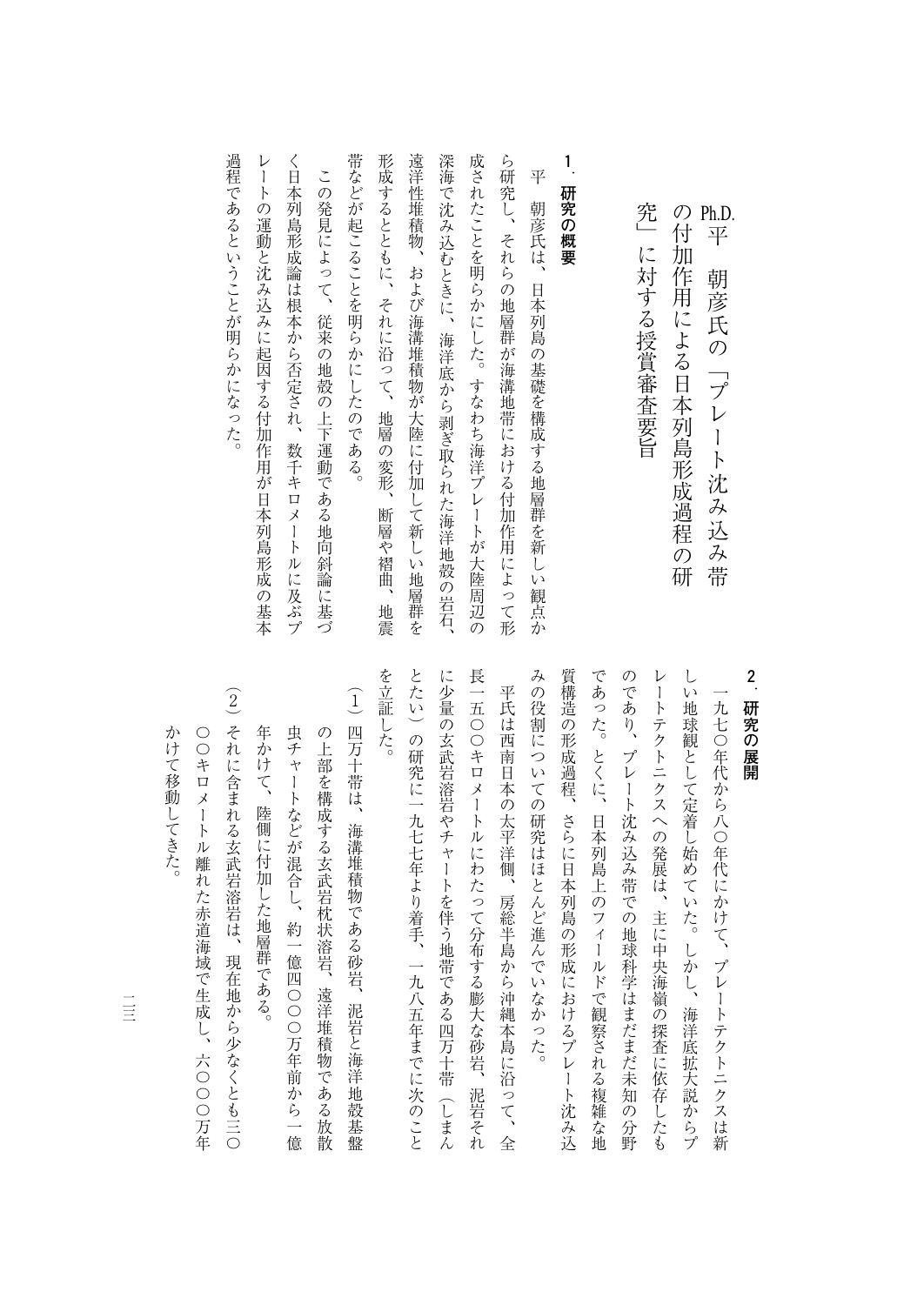| 吉畏、 日本刊島ま東アジア 大坴の哥辺で、 与上弋か.っ折上弋まで汝                                  |
|---------------------------------------------------------------------|
| 平氏<br>による四万十帯の研究に始まる付加体テクトニクスの発展の                                   |
| 過程<br>$\mathcal{O}$<br>解明に大きく貢献<br>じた。                              |
| 造山帯形成の本質的なプロセスであることを提唱し、<br>日本列島形成                                  |
| 付加体<br>の形成という一連のイベントの関連を明らかにして、<br>これが                              |
| 地<br>厠<br>$\hat{\phantom{0}}$<br>の<br>衝突によって起こる山脈<br>の隆起、海底土石流による運搬 |
| 形成<br>$\mathcal{O}$<br>条件であることを明らかにした。<br>また、<br>伊豆小笠原島孤の陸          |
| よっ<br>て運搬、<br>堆積されること<br>(海溝ター<br>ビダイト<br>の堆積)<br>が付加体              |
| 源<br>であることを突き止め、<br>海溝に多量<br>の砂岩、<br>泥岩が海底土石流<br>ΪĆ                 |
| フ<br>では、その膨大な海溝堆積物がトラフに流れ込んで<br>いる<br>富士川起                          |
| や浅<br>L)<br>海溝のこと)や、伊豆小笠原島弧<br>の研究を進め<br>た。<br>南海トラ                 |
| 在も付加体の形成が活発に行われている南海トラフ(トラフとはや                                      |
| 平氏はさらに、<br>一九八五年より、<br>国際深海掘削計画に参画し、<br>現                           |
| L<br>た独創的かつ先駆的なきわめて重要な研究であった。                                       |
| 拠で立証したもので、その後の付加体テクトニクスの発展をもたら                                      |
| 伴って地殻の上部でどのようなことが起こっているかを地質学的証                                      |
| 世界で<br>初めて、<br>海洋プレートが大陸プレートの下に沈み込むことに                              |
| の環境で生成した付加体であることを明らかにした。<br>この研究は、                                  |
| 研究にも適用し、それらの岩石が、<br>四万十帯より古い時代に、<br>同様                              |
| 平氏は、この結果を四万十帯のみならず日本列島の基盤岩全体の                                       |

約身 大陸の日本アジア大陸の周辺で、日本アジア大陸の周辺で、日本リングの日本アジア大陸の周辺で、日本リングの日本アジア大陸の周辺で、日本リングの日本アジア大陸の周辺で、日本リングの日本アジア大陸の周辺で、日 平氏による四万十帯の研究に始まる付加体テクトニクスの発展の **Eオ歹 しょすう シラナ 陸の 足 辺 て** 世生什カら親生什  $\sim$  6 a  $\sim$ 数  $\mathcal{O}$ 

> うに成長してきたことがわかった。 億年かけて、深海堆積物と海洋地殻物質の付加によって、年輪のよ これらの結果は、日本列島のような孤状列島が地向斜で生成した うに成長してきたことがわかった。 億年かけて、深海堆積物と海洋地殻物質の付加によって、年輪のよ これらの結果は、日本列島のような精神のような精神のような精神のような精神のような精神のような精神のような精神のような精神のような精神のような精神のような精神のような精神のような精神の

という従来の教科書の記述を根底から書き改めるものであり、 的にもきわめて高く評価されている。 的にもきわめて高く評価されている。 という読み おおおお ありあり おおおお おおおお おおおお おおおお あり あり ありあり ありあり ありあり ありあり ありあり ありあり ありあり ありあり 国際

## **3**-**アメリカンストラント**

加が大陸誕生に重要な役割を果たしていることを論じている。 は、この見地から西太平洋地域の研究を進め、海洋性島孤の衝突付 包まれており、現在、地球科学の最重要課題のひとつである。平氏 らしてきたことを明らかにしたが、大陸の誕生そのものはまだ謎に 加が大陸誕生に重要な役割を果たしていることを論じている。 さいは、このは、このは、この見地が海洋性島には、海洋性島には海洋性島には海洋性島には海洋性島には海洋性島には海洋性島には海洋性島には海洋性島には海洋性島には海洋性島には海洋性島には海洋性島には海洋性島 しては、その他の人は、地球科学の場合をある。平氏は、地球科学の場合がある。平氏は、地球科学の場合がある。平氏は、地球科学の場合がある。平氏は、地球科学の場合がある。平民は、地球科学の場合がある。平民は らしてきたことを明らかにしたが、大陸の戦争を明らかにしたが、大陸の戦争を明らかにしたが、大陸の戦争を明らかにしたが、大陸の戦争を明らかにしたが、大陸の戦争を明らかにしたが、大陸の戦争を明らかにしたが、 平氏の研究は、付加作用が大陸の周辺で起り、大陸の成長をもた 平氏の研究は、中国の成長をもたして、その地域の原因が大陸の成長をもたし、大陸の成長をもたしている。

最前線で活躍中である。 には、 はいしゃ はんじゅう しゅうしょう しゅうしゅう かんきょう しゅうしゅう かんきょう かんきょう かんしゅう かんしゅう かんしゅう かんしゅう かんしゅう かんしゅう かんしゅう かんしゅう かんしゅう かんしゅう 在は地球深部探査船また、一九九〇年代には深海地球ドリリング計画にも参画し、 また、「一九八〇年代の「一九八〇年代の「一九八〇年代の「一九八〇年代の「一九八〇年代の「一九八〇年代の「一九八〇年代の「一九八〇年代の「一九八〇年代の「一九八〇年代の「一九八〇年代の「一九八〇年代の「  $\mathcal{L}$  $\overline{\mathcal{L}}$ の運用者として海洋系調査の運用者として海洋系調査の運用者として海洋系調査の運用者として海洋系調査の運用者として海洋系調査の運用者として海洋系調査の運用者として海洋系調査の運用者として海洋系調査の運用者 現

## 主要な論文・著書 **主要な論文・著書**

1.

- sedime Taira, A., 1981, The Shimanto Belt of southwest Japan and arc−trench ntary tectonics. *Recent Progress of Natural Sci. in Japan, 6,* 147−162.
- 2. Shimanto Belt of Japan : Cretaceous−lower Mioceneactive−margin Taira, A., Okada, H., Whitaker, J.H. McD., and Smith, A.J., 1982,The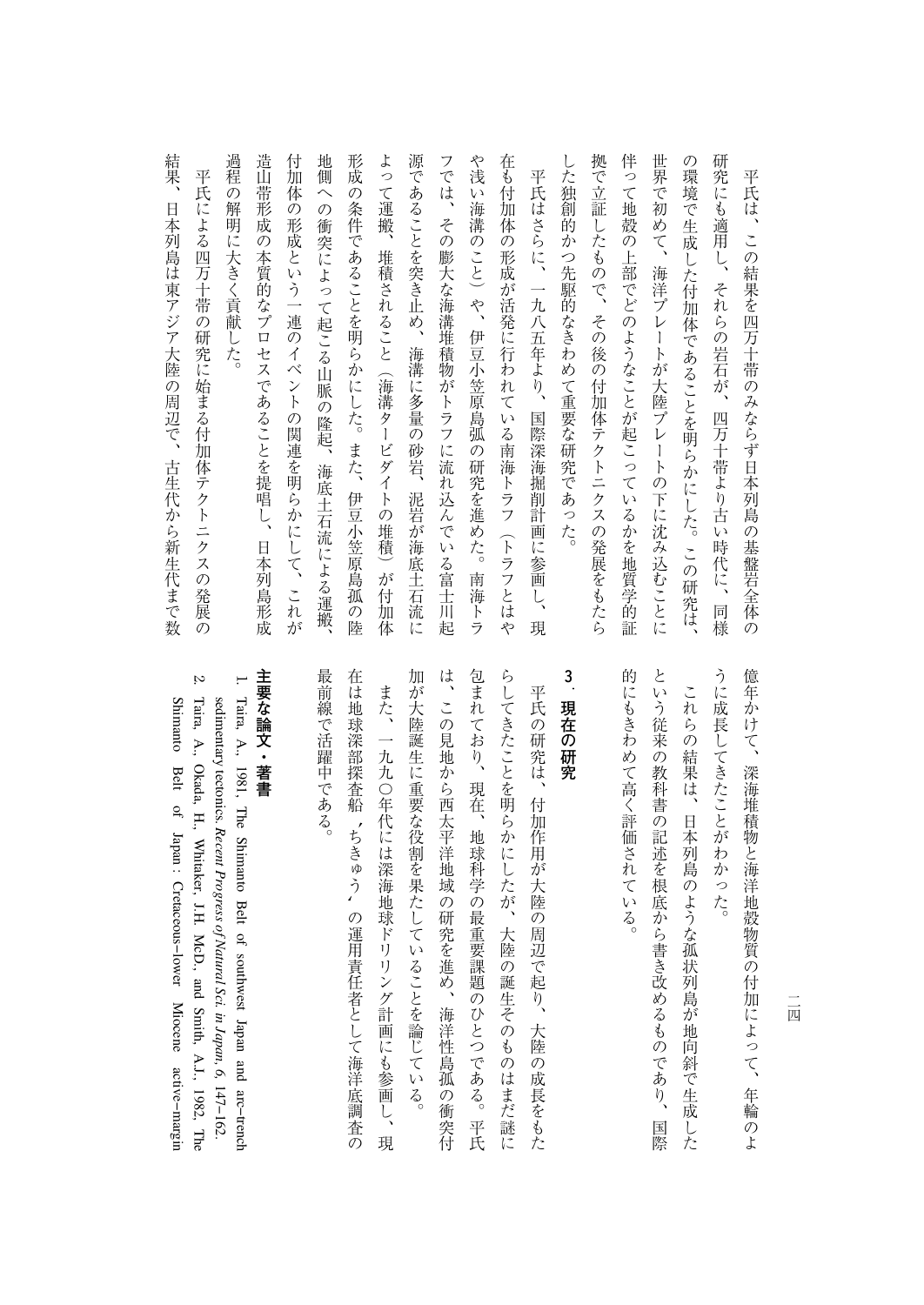sedimentation. In *Trench−forearc Geology,* Leggett, J.K. (ed.), The Geology of Society of London, Special Publication,5−26.

- $\omega$ and strike−slip tectonics in the evolution of Japan. In Taira, A., Saito, Y., and Hashimoto, M., 1983, The role of oblique subduction *Geodynamics of the Western Pacific−Indonesian Region,* Hilde, T.W.C., and Uyeda, S. (eds.), AGU−GSAGeodynamicsSeries, 11, 303−316.
- 4. th e Kodama, K., Taira, A., Okamura, M., and Saito, Y., 1983, Paleomagnetism<u>ຊ</u> Shimanto Belt in Shikoku, southwest Japan. In *Accretiontectonics in the Circum−Pacific regions,* Hashimoto, M., and Uyeda, S. (eds.), Terraም<br>ድ Co., Tokyo, 231−241.
- <u>сл</u> Shimanto belt and Nankai trough. In Taira, A., 1985, Sedimentary evolution of Shikoku subduction zone : the *Formation of active ocean margins,* Nasu, N., et al. (eds.), Terra Scientific**Publishing**  Company, Tokyo, 835−851.
- 6. Taira, A., 1985, Pre−Neogeneaccretion tectonics in Japan : a synthesis. *Recent Progress of Natural Sci. in Japan,* 10, 51−63.
- $\mathcal{L}$ Taira, A., and Niitsuma, N., 1986, Turbiditesedimentationi. the Nankai trough *Initial Reports of the Deep Sea Drilling Project,* as interpreted from magnetic fabric, grain size, and detrital modal analyses. In Kagami, H., Karig, D.E., Coulbourn, W.T., et al. (eds.), U.S. Government Printing Office, 87, 611−632.
- 8. Tectonicsin, Japan and Eastern Asia. In Taira, A., and Tashiro,M., 1987, Late Paleozoic and Mesozoic Accretion *Historical Biogeography and Plate Tectonic Evolution of Japan and Eastern Asia,* Taira, A., and Tashiro, M. (eds.), Terra Scientific Publishing Company,Tokyo, 1−43.
- 9. accretionary prism. Shimanto Belt in Shikoku, Japan−evolution of Cretaceous $\overline{\sigma}$  Miocene Taira, A., Katto, J., Tashiro, M., Okamura, M., and Kodama, K., 1988, The *Modern Geology,* 12, 5−46.
- 10. ቧ Japan. In Taira, A., Tokuyama, H., and Soh, W., 1989, Accretion tectonics and evolution *The Evolution of the Pacific Ocean Margins,* Ben−Avraham,Z.

(ed.), Oxford Univ. Press, 100−123.

- 11. Moore, G.F., Shipley, T.H., Stoffa,P.L., Karig, D.E., Taira, A., Kuramoto, S., accretionary zone fro mTokuyama, H., and Suyehiro, K., 1990, Structure of the Nankai Trough multichannel seismic reflection data. *J. Geophy. Res.,* 95, B6, 8753−8765.
- 12. in the Nankai, Izu−B Taira, A., and Pickering, K.T., 1991, Sediment deformation and fluid activity onin and Japan forearc slopes and trenches. *Phil. Trans. R. Soc. Lond.* A, 335, 289−313.
- 13. Taira, A., Byrne, T. and Ashi, J., 1992, *Photographic Atlas of an accretionary prism.* Univ. of Tokyo Press / Springer Verlag,pp 124.
- 14. M. ,K., Olaffson, G., Owens,≶. Pickering, K., Siena, F., Taylor, E., Underwood, Kastner, M., Kato, $\breve{\mathbf{r}}$  Lallemant, $S_i$  Lu, R., Maltman, A., Moore, G., Moran, T., Fisher, A., Foucher, J.P., Gamo, T., Gieskesd, J., Hyndman, R., Karig, D., Taira, A., Hill,**.,**  Firth, J., Berner, $\Xi$  Brukmann,≶. Byrne,**ب**  Chabernaud, Wilkinson, C., Yamano, M., and Zhang, J., 1992, Sediment deformation and hydrogeology of the Nankai Trough accretionary prism : −Synthesis of shipboard results of ODP Leg 131−. *Earth Planet Sci. Letters,* 109,431−450.
- 15. M. Stoffa, P.L., Wood,W.T., Shipley, T.H.,Moore, G.F., Nishiyama, E., Botelho, A.B., Taira, A., Tokuyama, H., and Suyehiro, K., 1992, Deep water high resolution expanding spread and split−spread seismic profilesi. the Nankai Trough. *J. Geophy. Res.,* 97, 1687−1713.
- 16. Japa Taira, A., Pickering, K.T., Windley, B.F., and Soh, W., 1992, Accretion of nese Island arcs and implications for the origin $\overline{a}$  Archean greenstone belts. *Tectonics,* 11, 6, 1224−1244.
- 17. Ashi, J., and Taira, A., 1992, Structures q the Nankai accretionary prism as revealed from IZANAGI sidescan imagery and multichannel seismic reflection profiling. *The Island Arc,* 1, 104−115.
- 18. Taira, A., and Ashi, J., 1993, Sedimentary facies evolution of theNankai